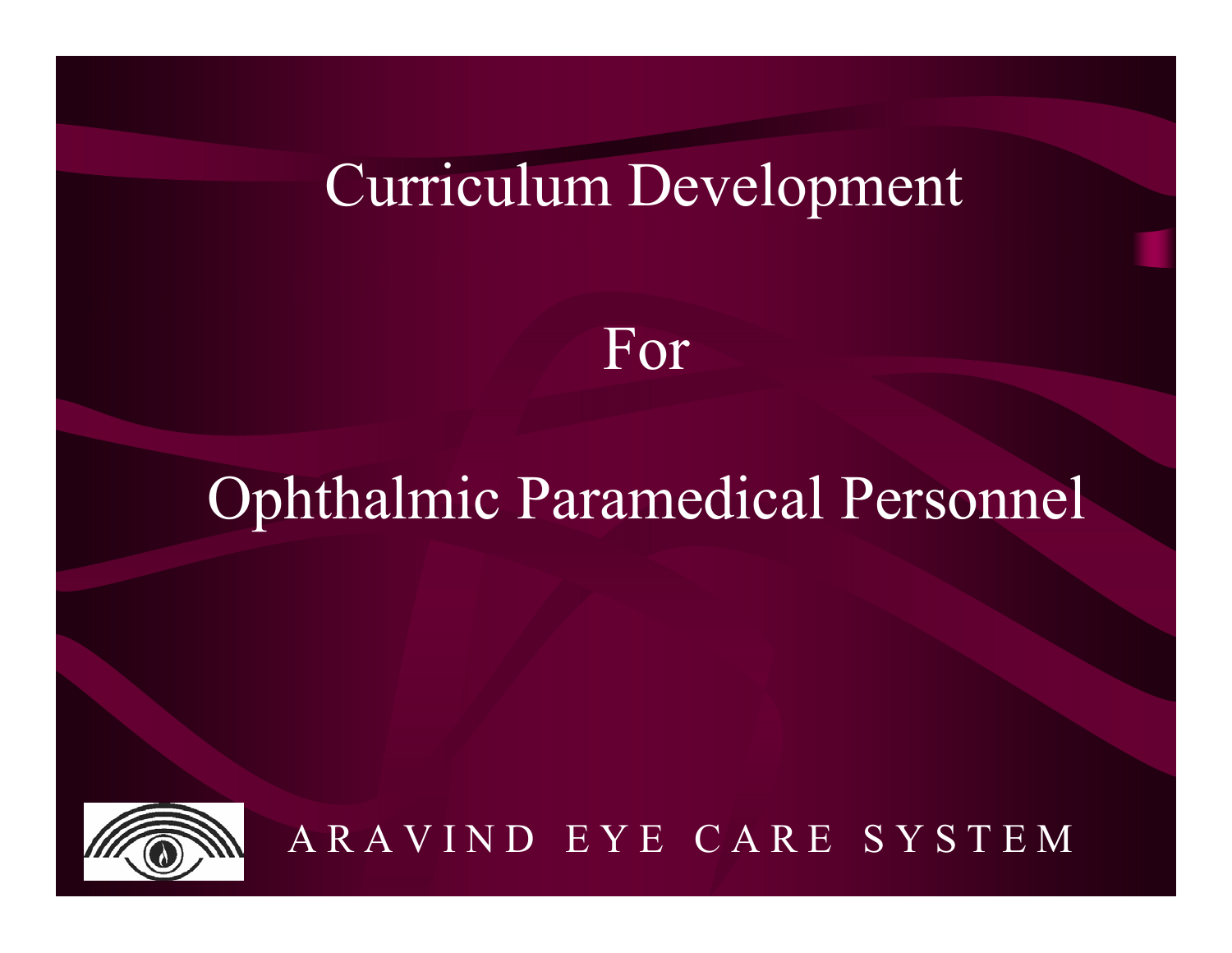#### Objective :

- To train the Ophthalmic Paramedical Personnel to develop various competencies which will enable them to work in clinical areas such as OP, Ward, OT, Refraction, Counselling and support services like Aurolab, Reception, Housekeeping, and Catering.
- To have a standardardize curriculum that could be accepted and followed by all Satellite hospitals

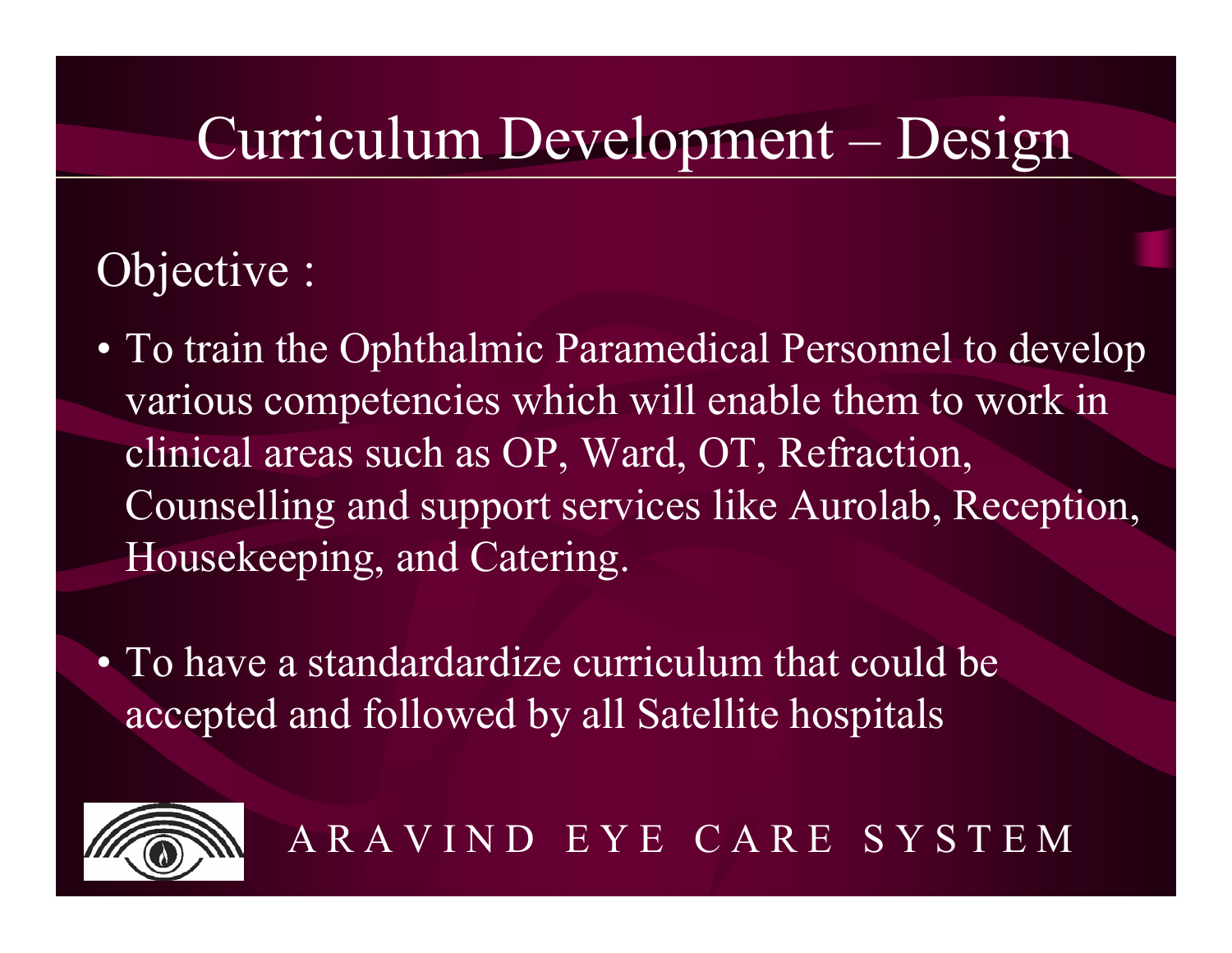#### Basic Module

# Modules Clinical Module

#### Non Clinical Module

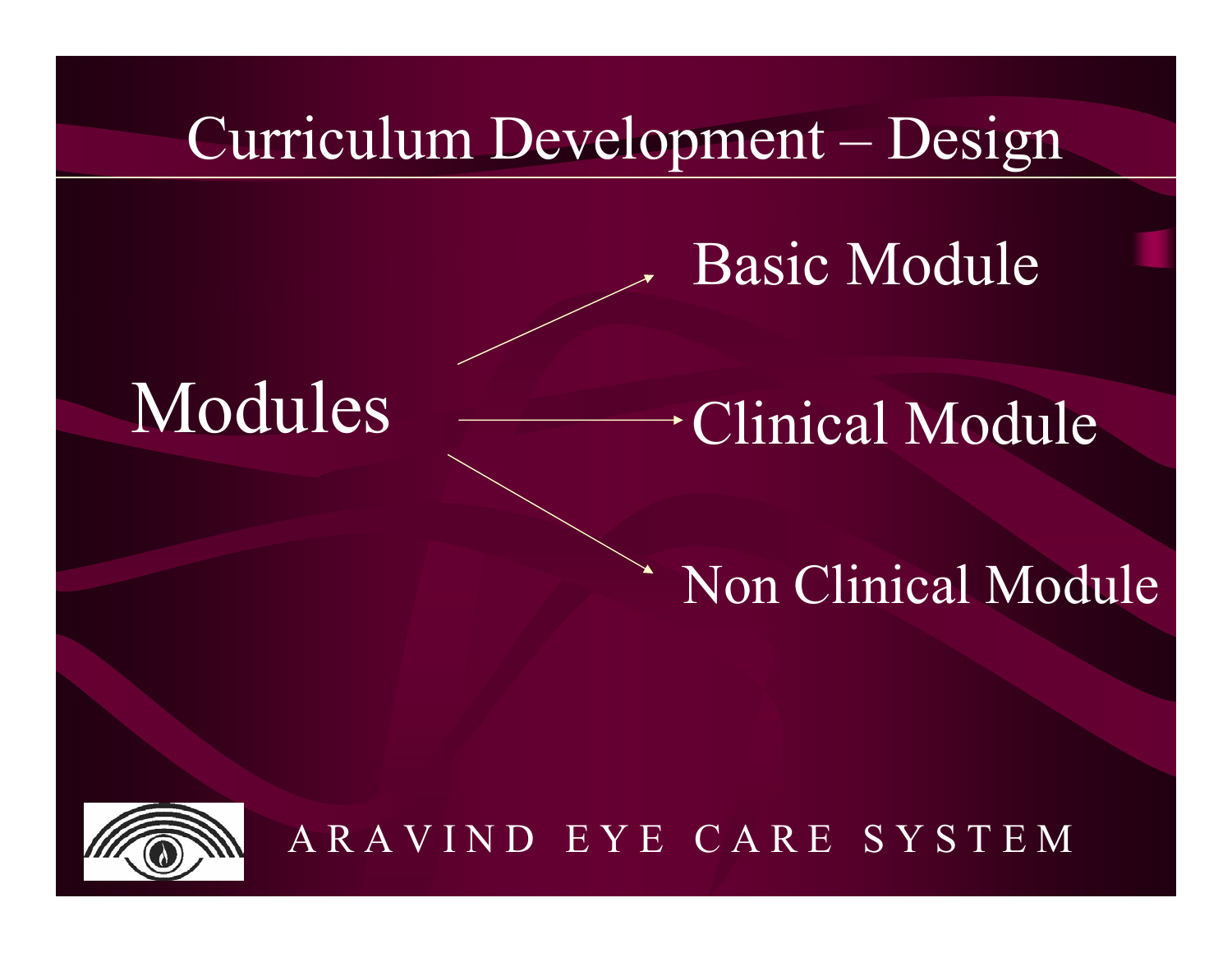# Clinical Module

- Out Patient
	- Refraction
- Ward
- $\rightarrow$  Operation Theatre
	- Counseling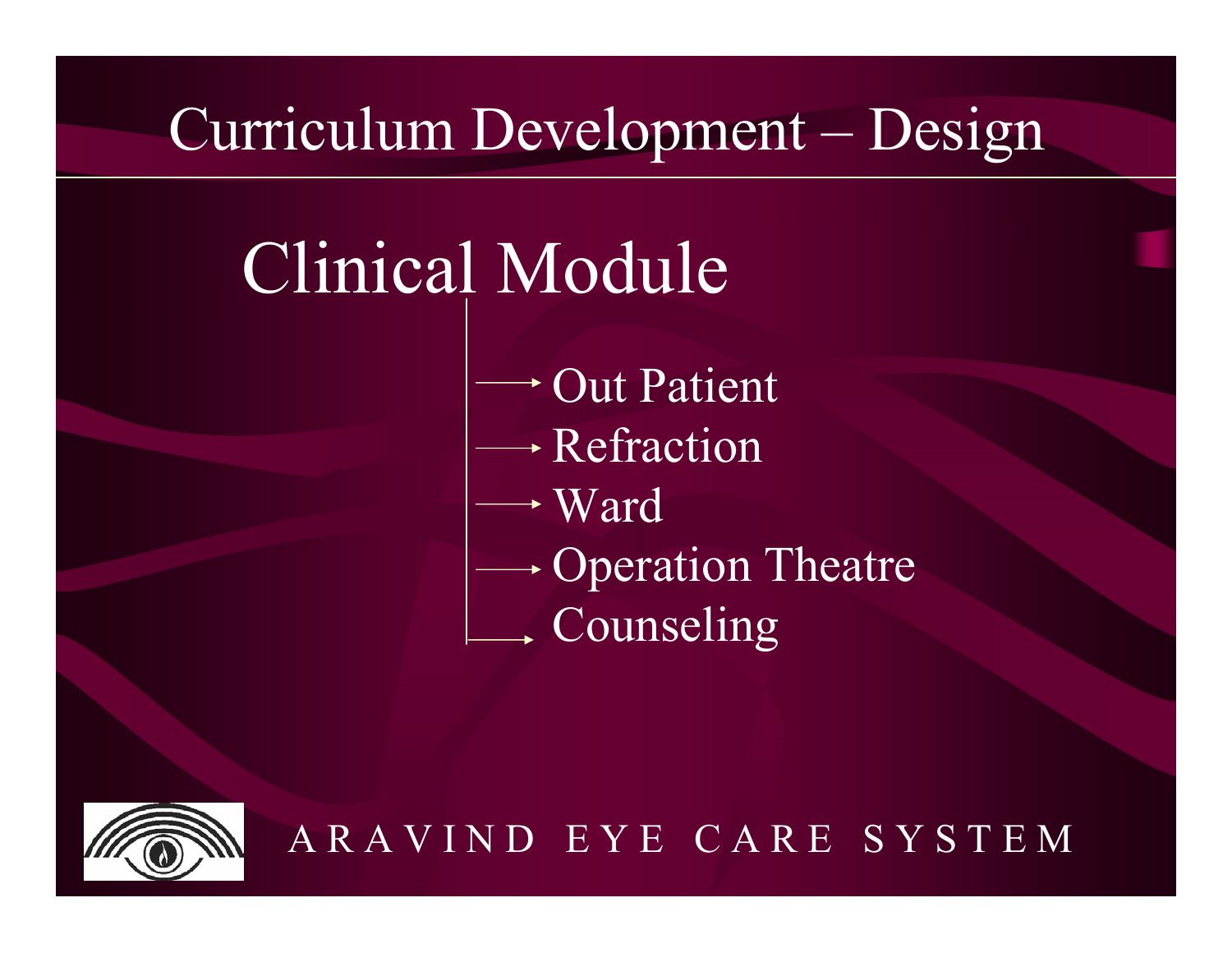### Non Clinical Module

Aurolab Optical Sales Reception House Keeping → Catering

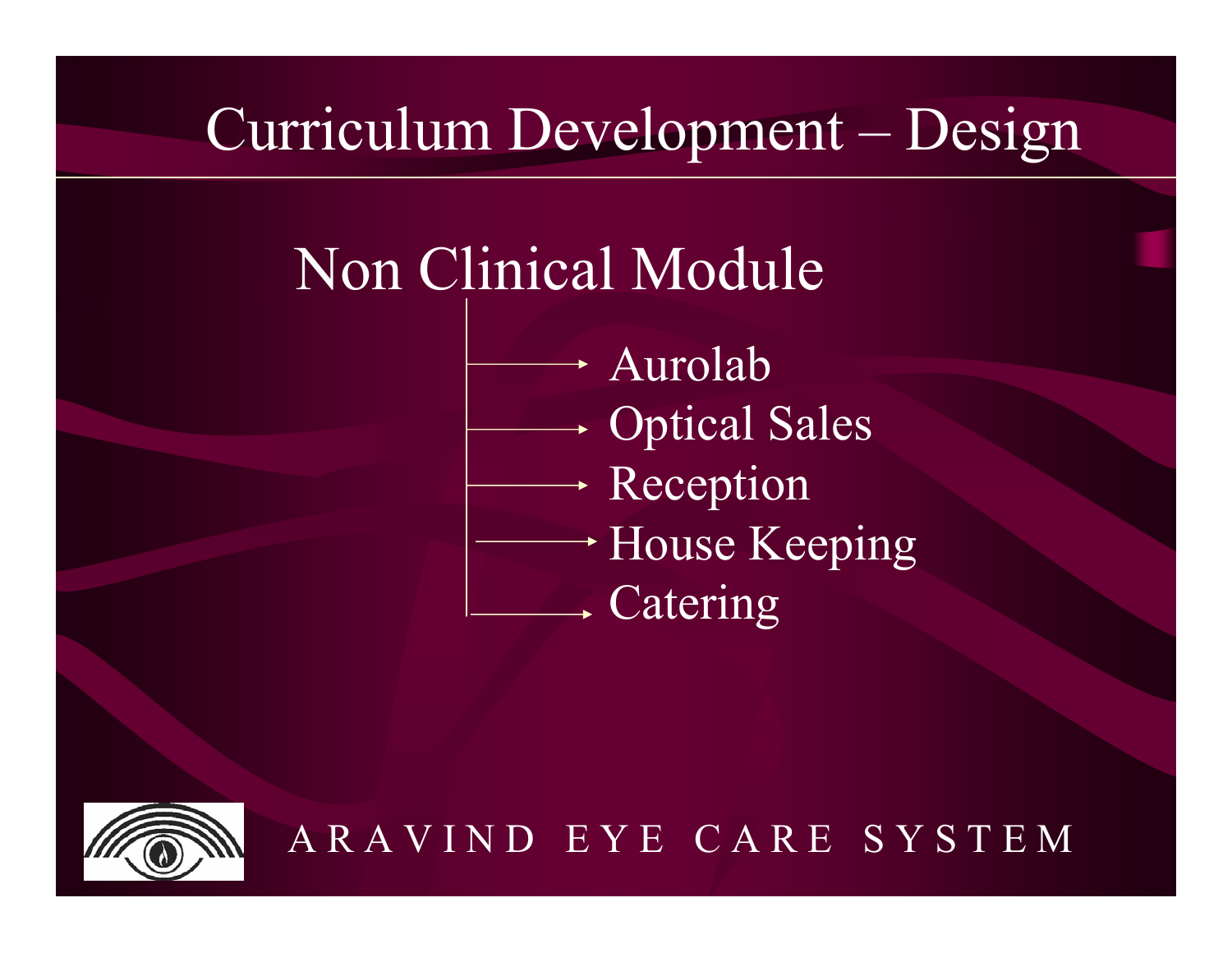# Clinical Module

• Out Patient

**UNIT IUnit IIUNIT IIIUNIT IVUNIT VUnit VIUNIT VIIUnit VIII**

 **Fundamentals of Out Patient Department Ocular Diseases Fundamentals of Refraction Out Patient Procedures Special Procedures Fundamentals of Nursing Care Ocu lar Emergencies Out Patient Department Administration**

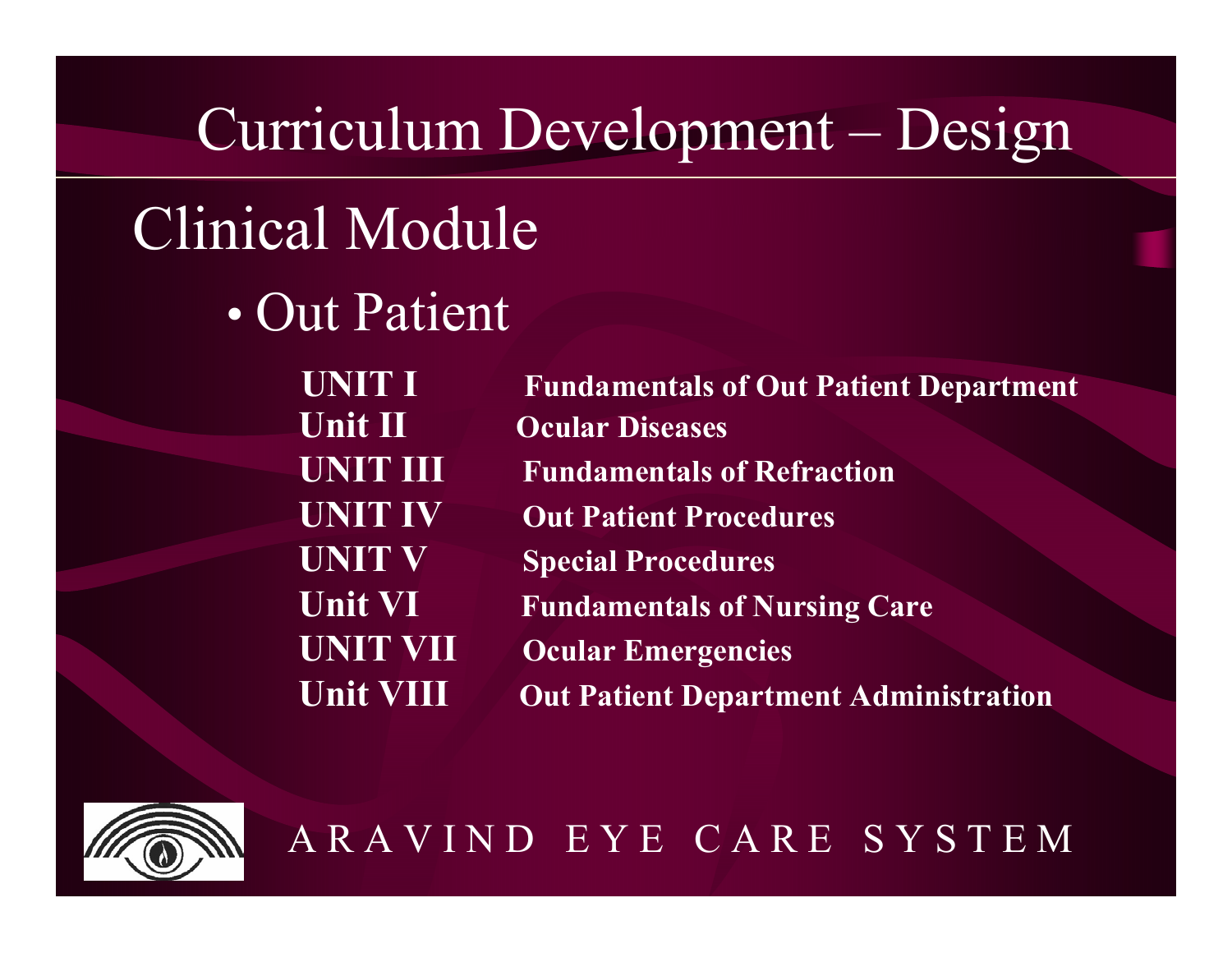#### **Eg: UNIT IV - Out Patient Procedures**

- Instillation of Eye Drops
- Assisting in Slit Lamp Examination
- Gonioscopy
- Fluroscein staining
- Applanation Tonometry
- Foreign body removal
- Assisting in Direct and Indirect ophthalmoscope
- Assisting in Suture Removal
- Eversion of Eye Lids
- Assisting in Fundus Examination
- Schirmer Test
- Conjunctival Smear Culture
- Irrigation of the eye

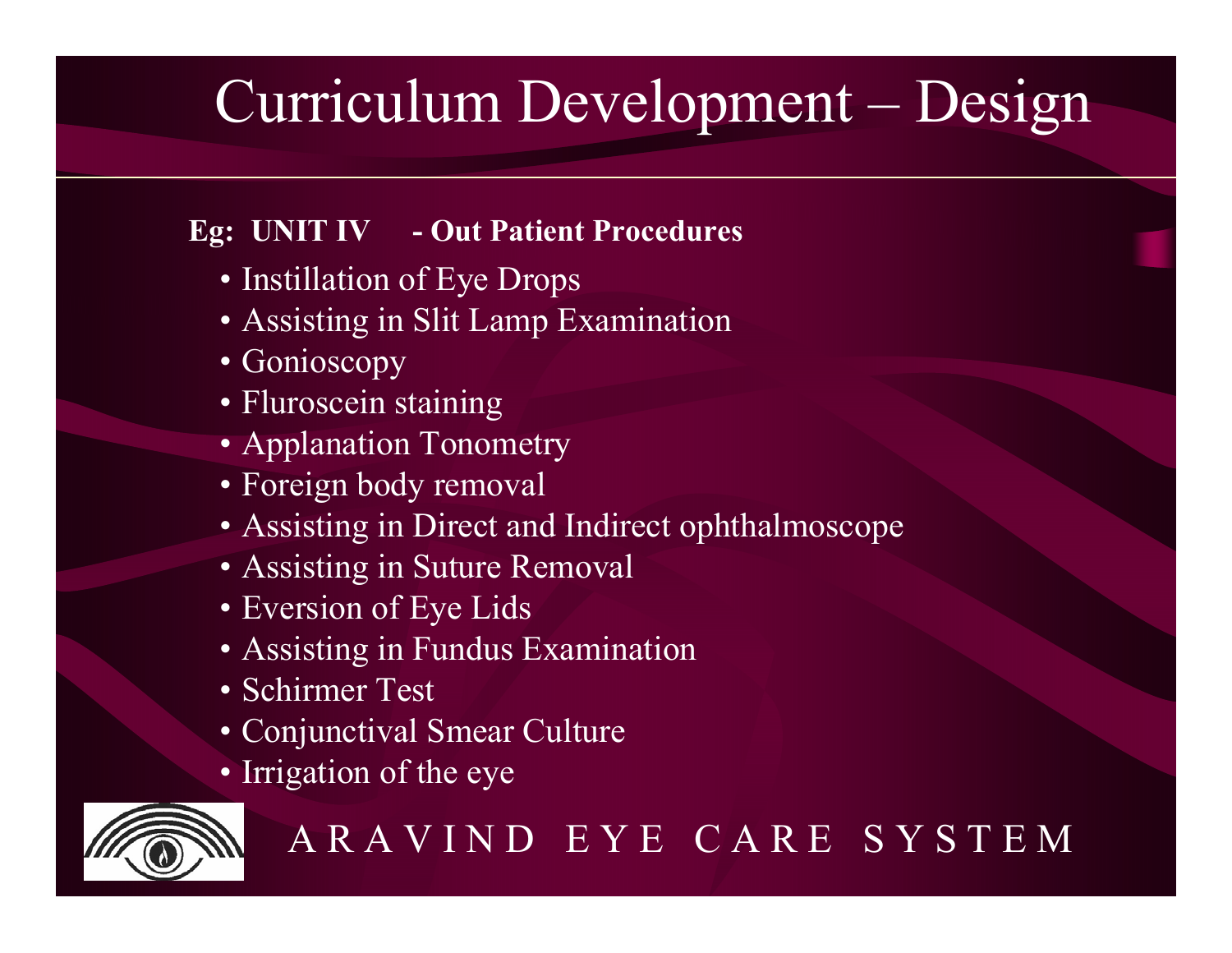# Topic - Instillation of Eye Drops

- G o a l
- Objective
- Cont ent
	- Theory (Knowledge) Use Teach aid
	- Practical (Skill) –Demonstrate, make them do
	- Attitude
	- Assessment

Student Exercise Teachers Exercise

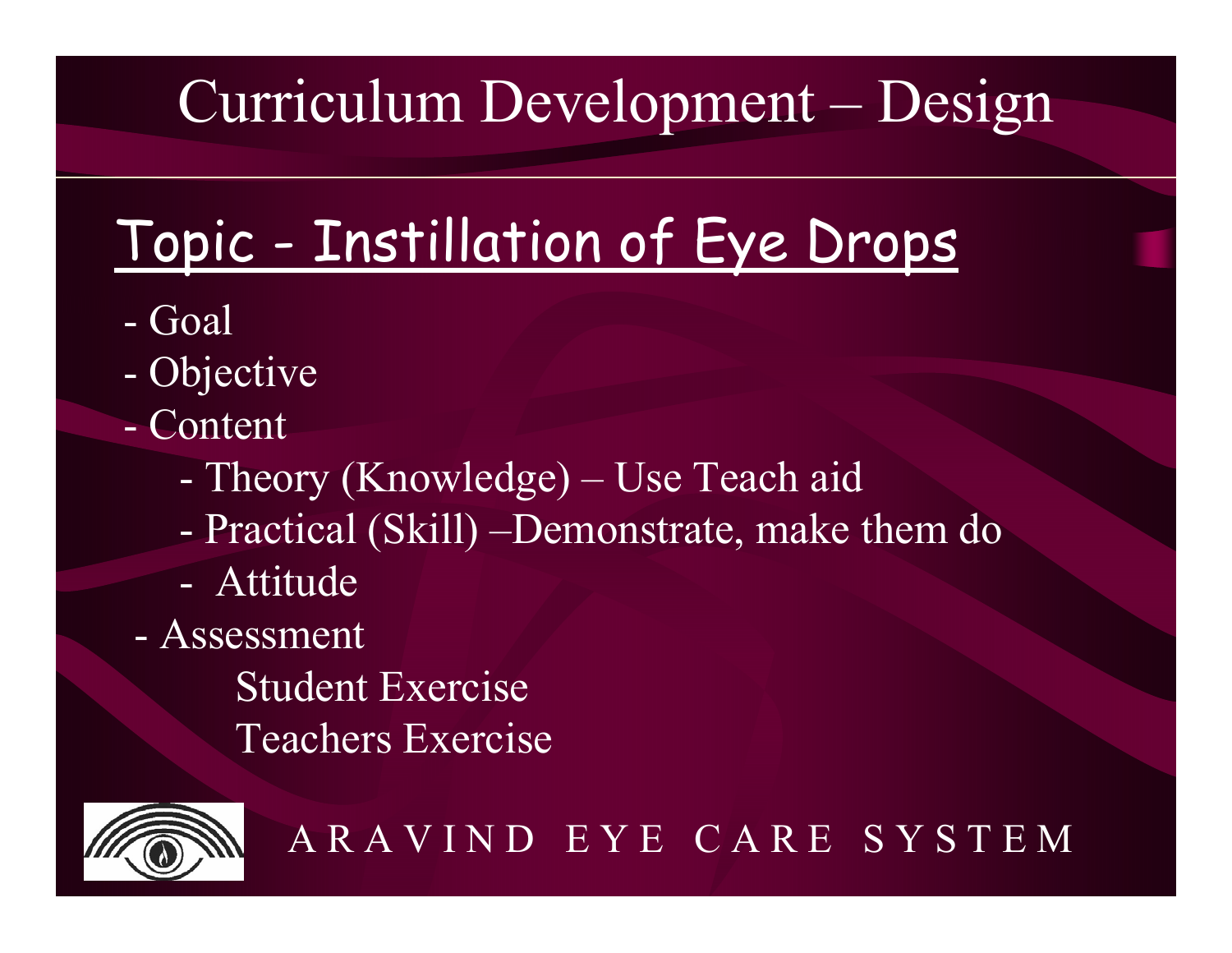### Topic - Instillation of Eye Drops

- Go a l

The student will understand the function of eye drops and be able to administer them properly

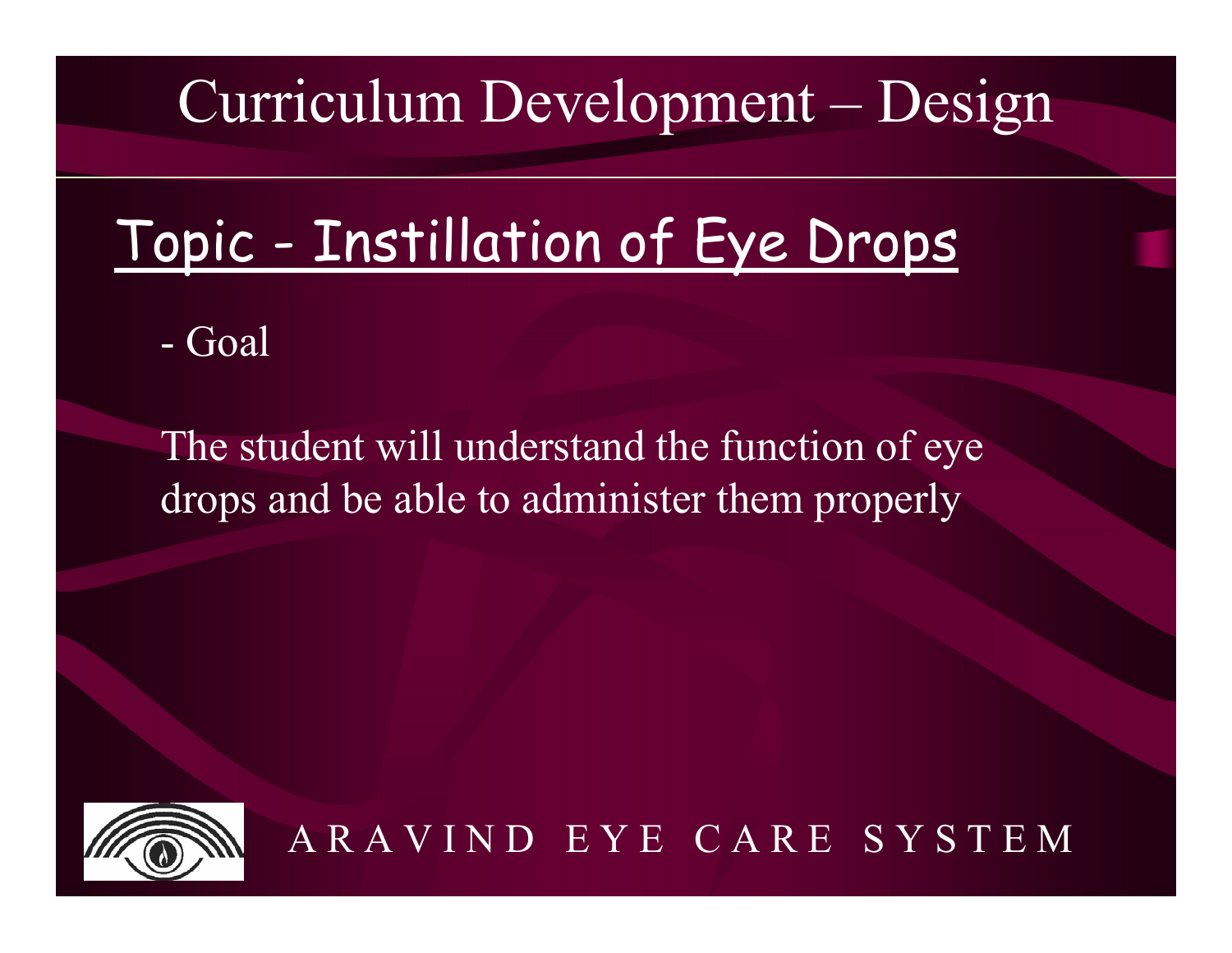# Topic - Instillation of Eye Drops

#### Objective

#### The MLOP will

- 1. Explain what are Eye Drops
- 2. Identify the most common groups  $\&$  forms of eye drops and explain the uses of each.
- 3. List the action and sign of adverse (immediate & late) effects of eye drops / ointment to be used.
- 4. List the most common abbreviation and the meaning of each.
- 5. Collect the necessary equipment to carryout the procedure
- 6. Explain about the procedure and outcome to the patient
- 7. Follow the "5 Rights" and safety measures in administering eye drops
- 8. Perform all steps correctly in administering eye drops(pouch technique)

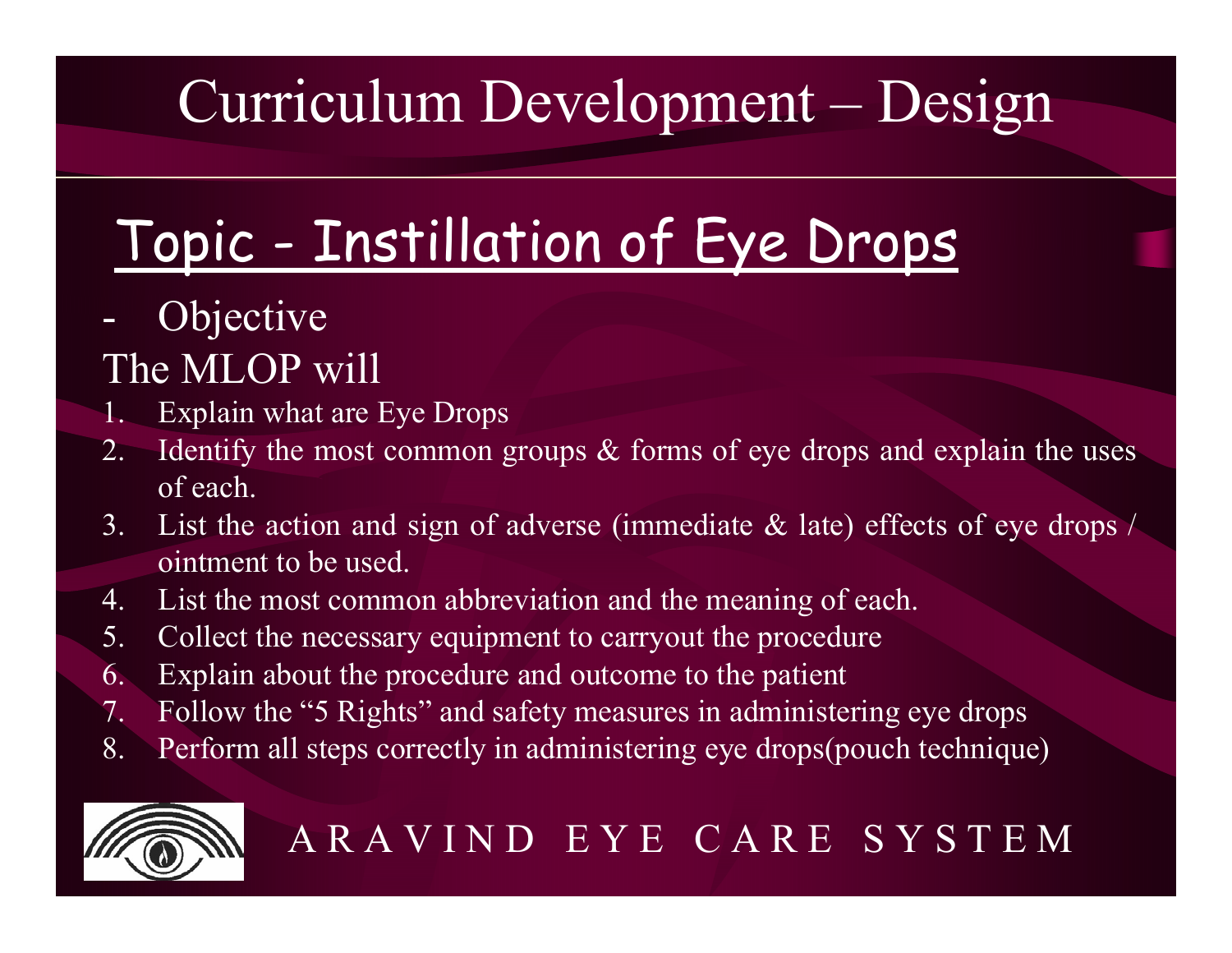## Topic - Instillation of Eye Drops

- -Content Theory (Knowledge)
- <sup>1</sup>**. What are Eye drops ?**

**2. Forms of Ocular topical Medicines:**

**Ocular medications are formulated in three forms as solutions, suspension, and ointments.** 

- **i. Solutions:**
- **ii. Suspensions :**
- **iii. Ointment :**
- **iv. Classification, Uses, Action and Adverse effects:**
- **v. Types of Doctors Order:**
- **vi. Safety in Administrating Eye Drops :**

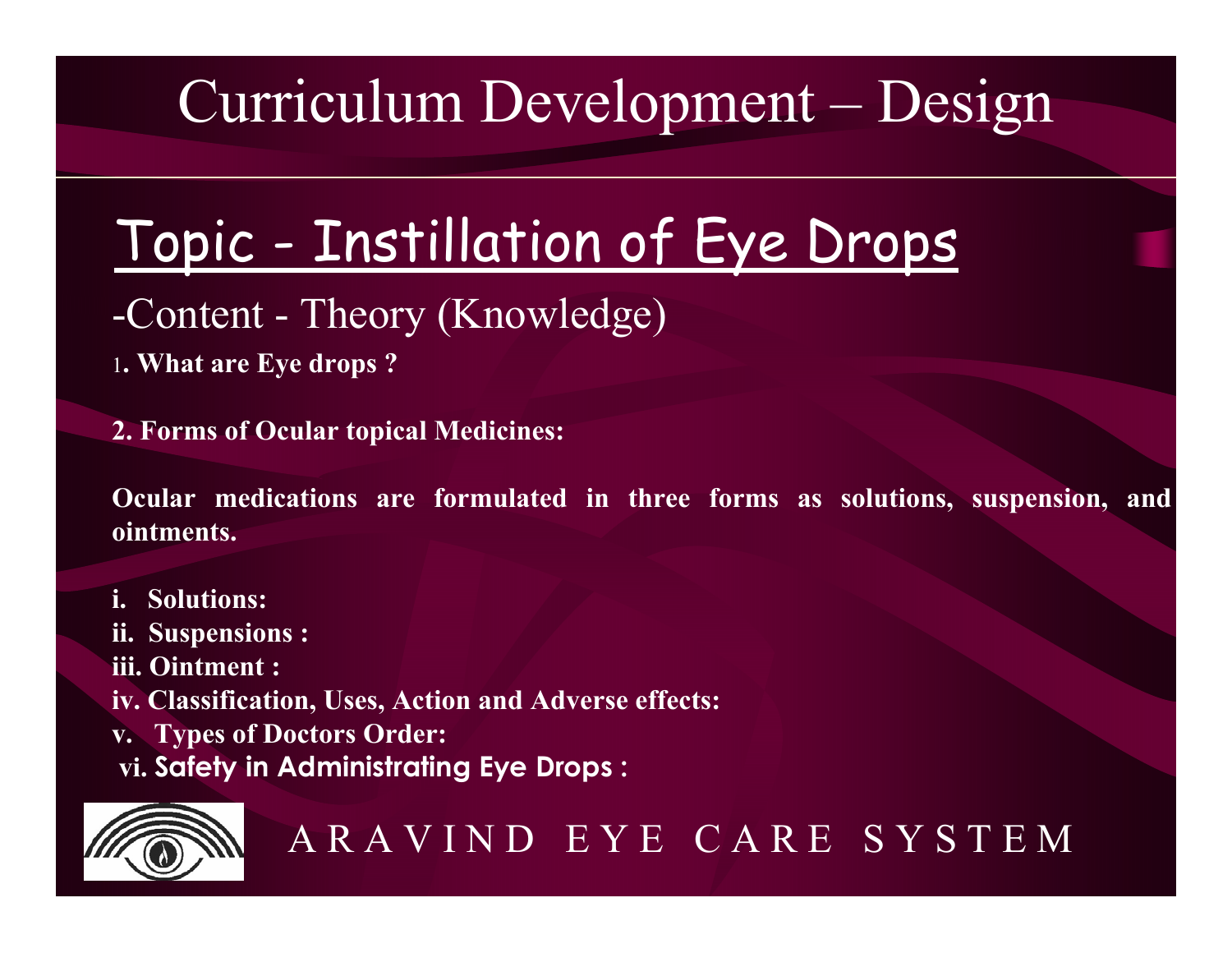### Topic - Instillation of Eye Drops

-Content - Practical (Skill)

**Steps and techniques in administering eye drops / ointment**

**(Pictures showing pouch technique of drug administration will be inserted)**

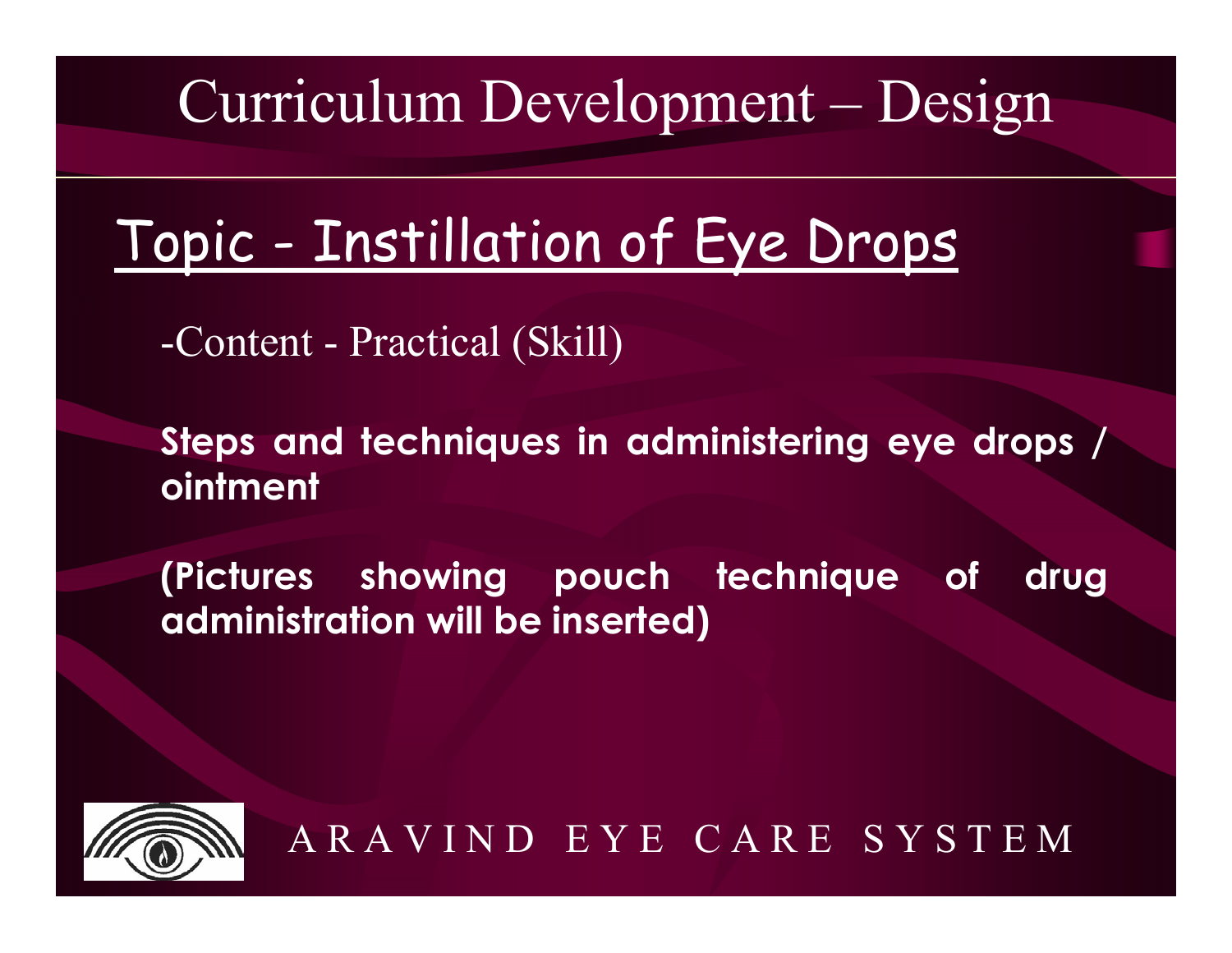# Topic - Instillation of Eye Drops

- Attitude
- 1. Always check the doctors order before administering any eye drop
- 2. Follow the five rights in administering eye drops.
- 3. The tip of the bottle should not touch the eye or elsewhere.
- 4. Always remember to check the expiry date of the Eye Drop.

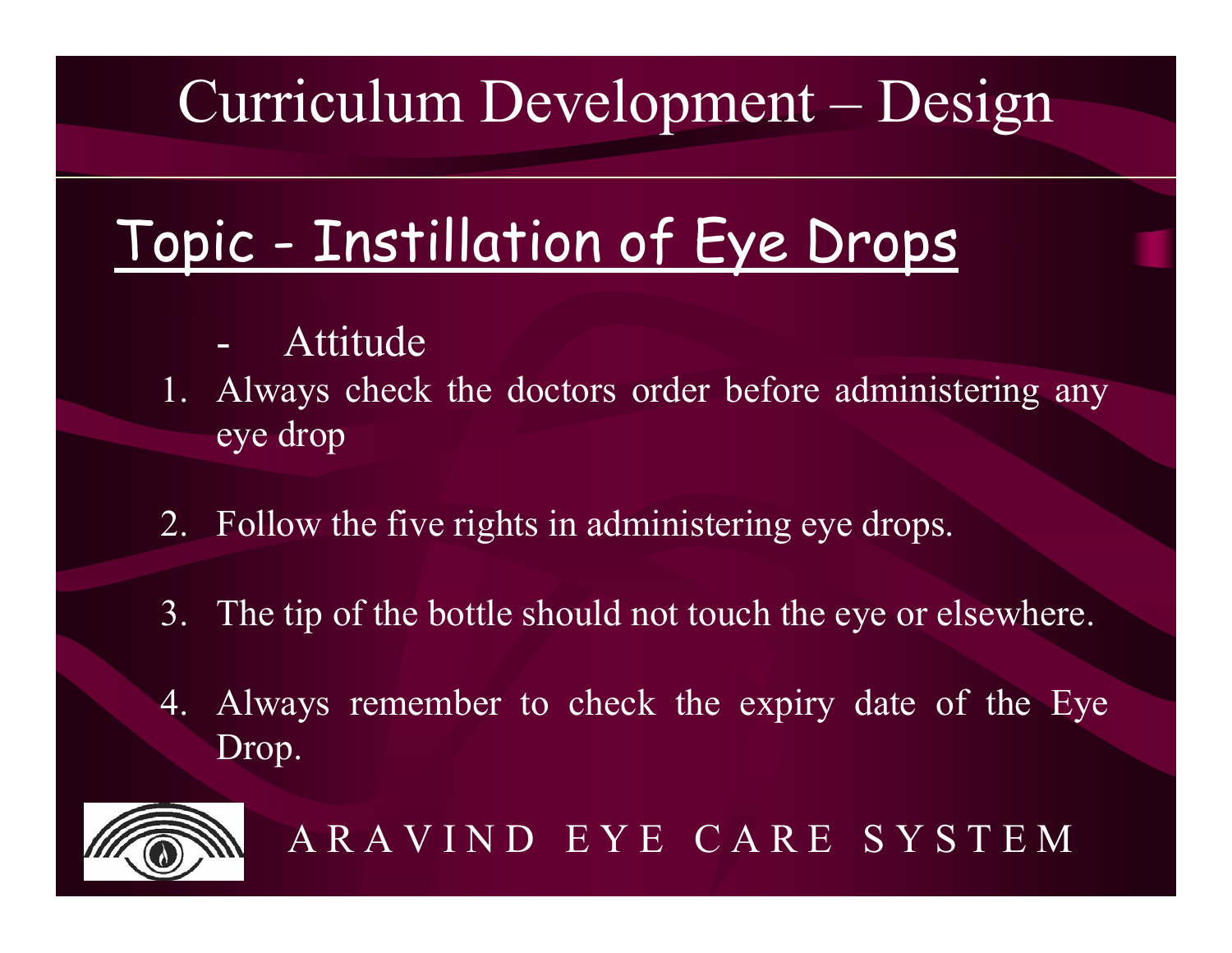## Topic - Instillation of Eye Drops

**Assessment - Students Exercise / Self Assessment** 

- 1. List down the 5 rights in administering eye drops.
- 2. What are the common antibiotic eye drops used in our hospital?
- 3. Expand the following abbreviations :

1) OD 2) BD 3)HS 4) PRN 5) Stat

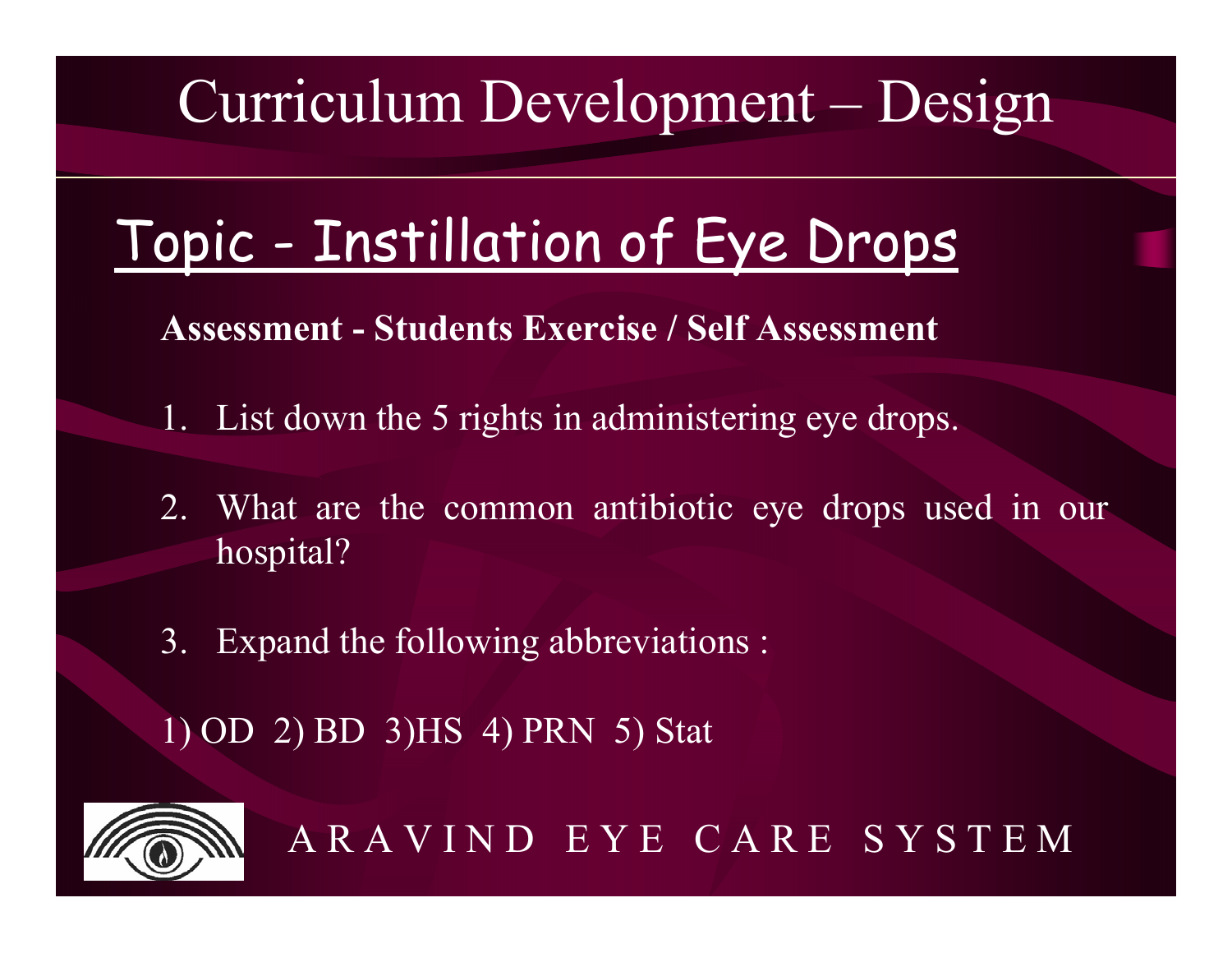## Topic - Instillation of Eye Drops

Assessment - Teachers Exercise

--Collect the literature of various drugs and try to teach

- students out of it.

--- Have a copy of the transparencies to be put in overhead

- Demonstrate by instilling drops for a patient / water into the eye of any candidate and ask the student to do it. - Any specific steps to coach a dull student

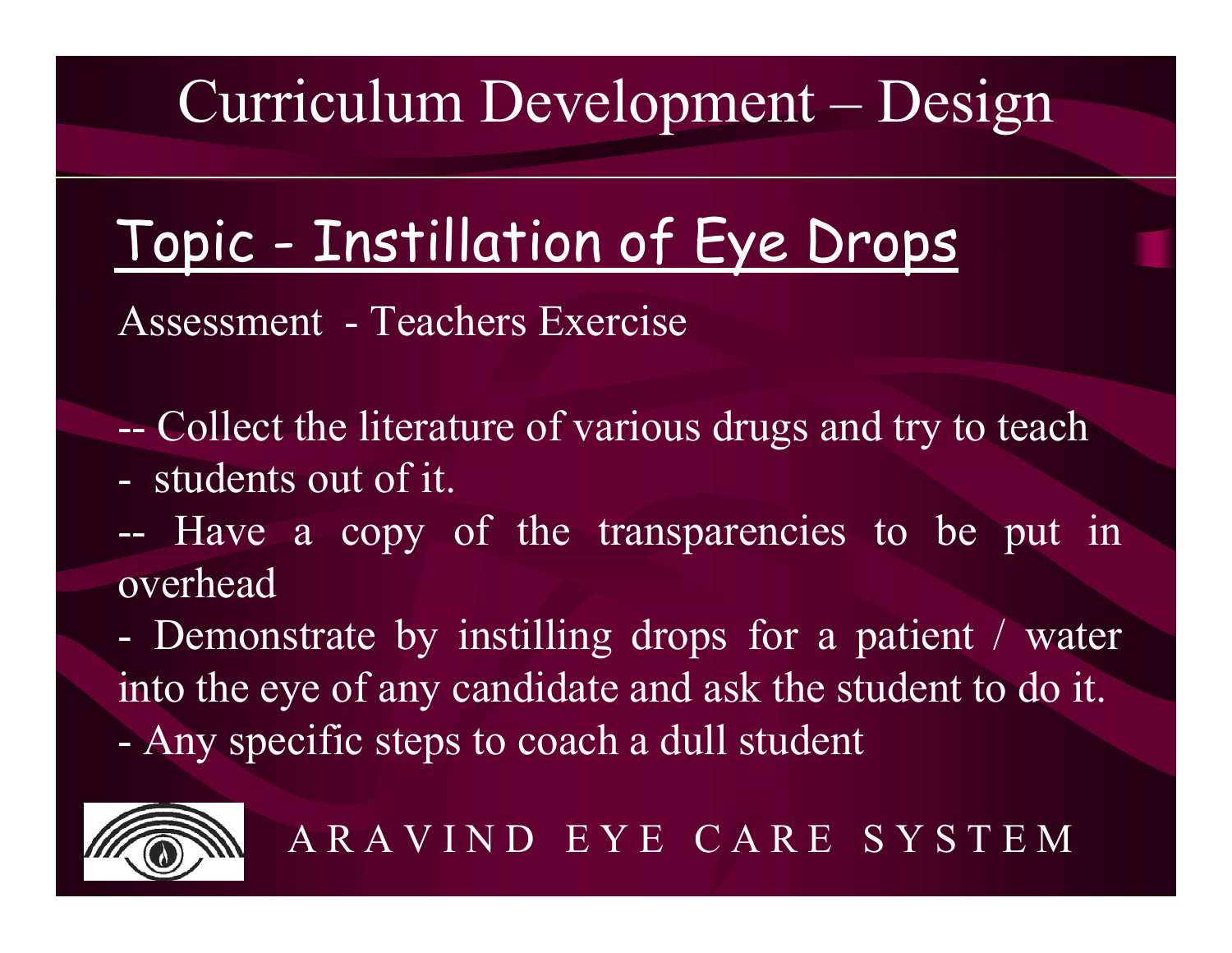- Curriculum contents Ward, OT, Refraction
- •• Duration of the course
- Teaching schedule Month / Week wise
- Teaching methodology -
- Teaching aids Prepare with action plan
- •• Reading material - List
- $\bullet$ • Assessment / certification – When & How